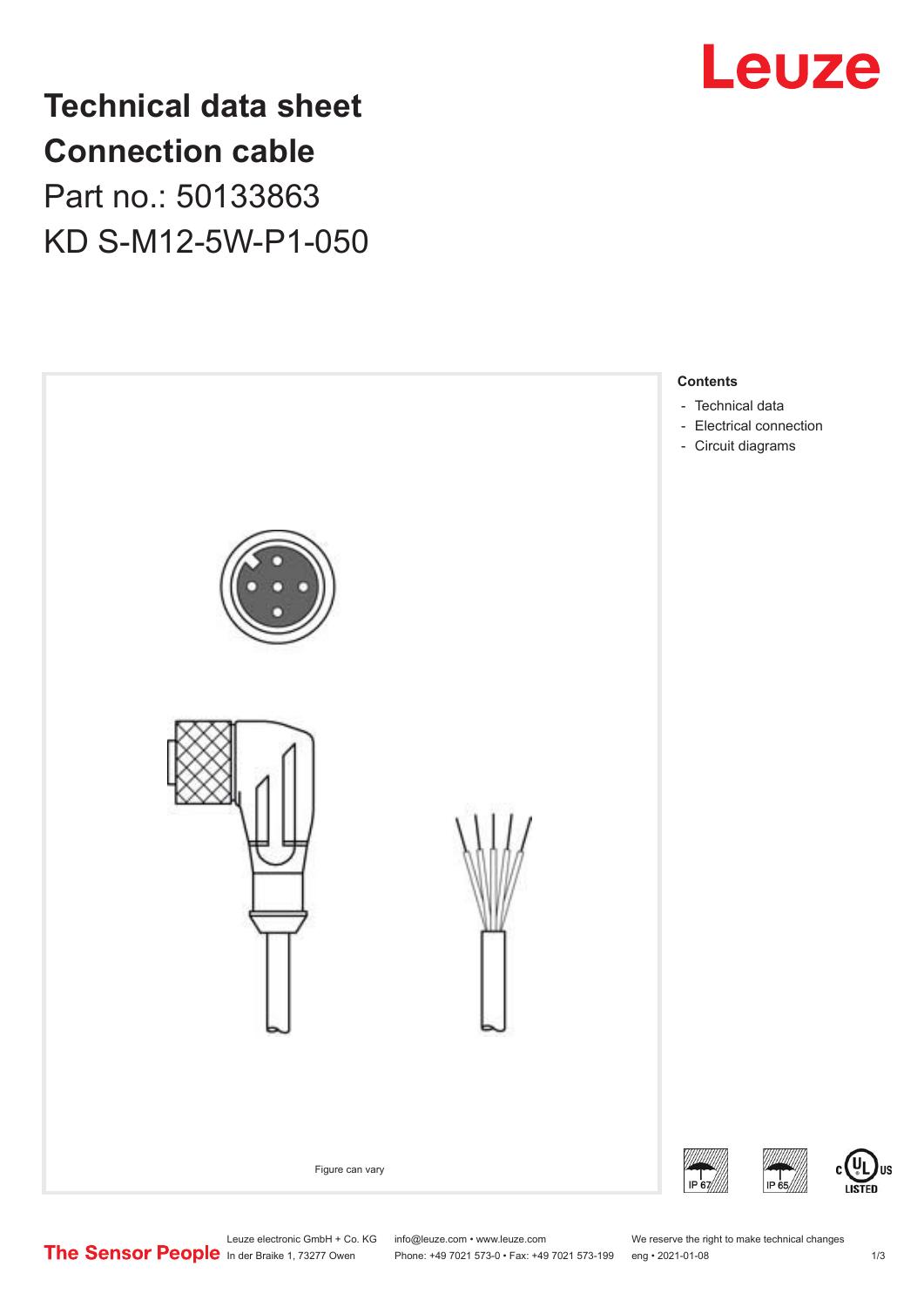## <span id="page-1-0"></span>**Technical data**

#### **Electrical data**

**Performance data**

**Operating voltage** Max. 125 V AC/DC

#### **Connection**

| <b>Connection 1</b>                                    |                                                                                                                                                                                                                                |  |
|--------------------------------------------------------|--------------------------------------------------------------------------------------------------------------------------------------------------------------------------------------------------------------------------------|--|
| <b>Type of connection</b>                              | Connector                                                                                                                                                                                                                      |  |
| <b>Thread size</b>                                     | M12                                                                                                                                                                                                                            |  |
| <b>Type</b>                                            | Female                                                                                                                                                                                                                         |  |
| Handle body material                                   | <b>PUR</b>                                                                                                                                                                                                                     |  |
| No. of pins                                            | $5 - pin$                                                                                                                                                                                                                      |  |
| Encoding                                               | A-coded                                                                                                                                                                                                                        |  |
| Version                                                | Angled                                                                                                                                                                                                                         |  |
| Lock                                                   | Screw fitting, nickel-plated diecast zinc,<br>recommended torque 0.6 Nm, self-<br>locking                                                                                                                                      |  |
| <b>Connection 2</b>                                    |                                                                                                                                                                                                                                |  |
| <b>Type of connection</b>                              | Open end                                                                                                                                                                                                                       |  |
|                                                        |                                                                                                                                                                                                                                |  |
| <b>Cable properties</b><br><b>Number of conductors</b> |                                                                                                                                                                                                                                |  |
| Wire cross section                                     | 5 Piece(s)<br>$0.34 \, \text{mm}^2$                                                                                                                                                                                            |  |
|                                                        |                                                                                                                                                                                                                                |  |
| <b>AWG</b>                                             | 22<br><b>Black</b>                                                                                                                                                                                                             |  |
| Sheathing color<br><b>Shielded</b>                     |                                                                                                                                                                                                                                |  |
|                                                        | Yes                                                                                                                                                                                                                            |  |
| Silicone-free                                          | Yes                                                                                                                                                                                                                            |  |
| Cable design                                           | Connection cable (open on one end)                                                                                                                                                                                             |  |
| Cable diameter (external)                              | 5.6 mm                                                                                                                                                                                                                         |  |
| Cable length                                           | 5.000 mm                                                                                                                                                                                                                       |  |
| <b>Sheathing material</b>                              | <b>PUR</b>                                                                                                                                                                                                                     |  |
| <b>Wire insulation</b>                                 | <b>PUR</b>                                                                                                                                                                                                                     |  |
| <b>Traverse rate</b>                                   | Max. 3.3 m/s with horiz. traverse path of<br>5m and and max acceleration of 5m/s <sup>2</sup>                                                                                                                                  |  |
| Suitability for drag chains                            | Yes                                                                                                                                                                                                                            |  |
| Properties of the outer sheathing                      | Free of CFC, cadmium, silicone, halogen<br>and lead, matt, low-adhesion, abrasion-<br>resistant, easily machine-processable                                                                                                    |  |
| Resistance of the outer sheathing                      | Hydrolysis and microbe resistant, good<br>oil, gasoline and chemical resistance in<br>accordance with VDE 0472 part 803 test<br>B. flame retardant in accordance with UL<br>1581 VW1 / CSA FT1 / IEC 60332-1.<br>IEC 60332-2-2 |  |
| <b>Torsion suitability</b>                             | ±30° / m (max. 2 mio. cycles with 35<br>cycles / min)                                                                                                                                                                          |  |

#### **Mechanical data**

| <b>Width across flats</b>                                       | $13 \text{ mm}$          |  |
|-----------------------------------------------------------------|--------------------------|--|
| <b>Bending cycles</b>                                           | 5,000,000 Piece(s)       |  |
| Bending radius, flexible laying, min.                           | Min. 10 x cable diameter |  |
| Bending radius, stationary laying, min. Min. 5 x cable diameter |                          |  |
| <b>Environmental data</b>                                       |                          |  |
| Ambient temperature, operation,<br>flexible use                 | $-2580 °C$               |  |
| Ambient temperature, operation,<br>stationary use               | $-40.80 °C$              |  |
| <b>Certifications</b>                                           |                          |  |
| Degree of protection                                            | IP 65                    |  |
|                                                                 | <b>IP67</b>              |  |
| <b>Certifications</b>                                           | c UL US                  |  |
|                                                                 |                          |  |
| <b>Classification</b>                                           |                          |  |
| <b>Customs tariff number</b>                                    | 85444290                 |  |
| eCl@ss 5.1.4                                                    | 27279201                 |  |
| eCl@ss 8.0                                                      | 27279218                 |  |
| eCl@ss 9.0                                                      | 27060311                 |  |
| eCl@ss 10.0                                                     | 27060311                 |  |
| eCl@ss 11.0                                                     | 27060311                 |  |
| <b>ETIM 5.0</b>                                                 | EC001855                 |  |
| <b>ETIM 6.0</b><br><b>ETIM 7.0</b>                              | EC001855<br>EC001855     |  |

**Leuze** 

# **Electrical connection**

## **Connection 1**

| Screw fitting, nickel-plated diecast zinc, recommended |
|--------------------------------------------------------|
|                                                        |